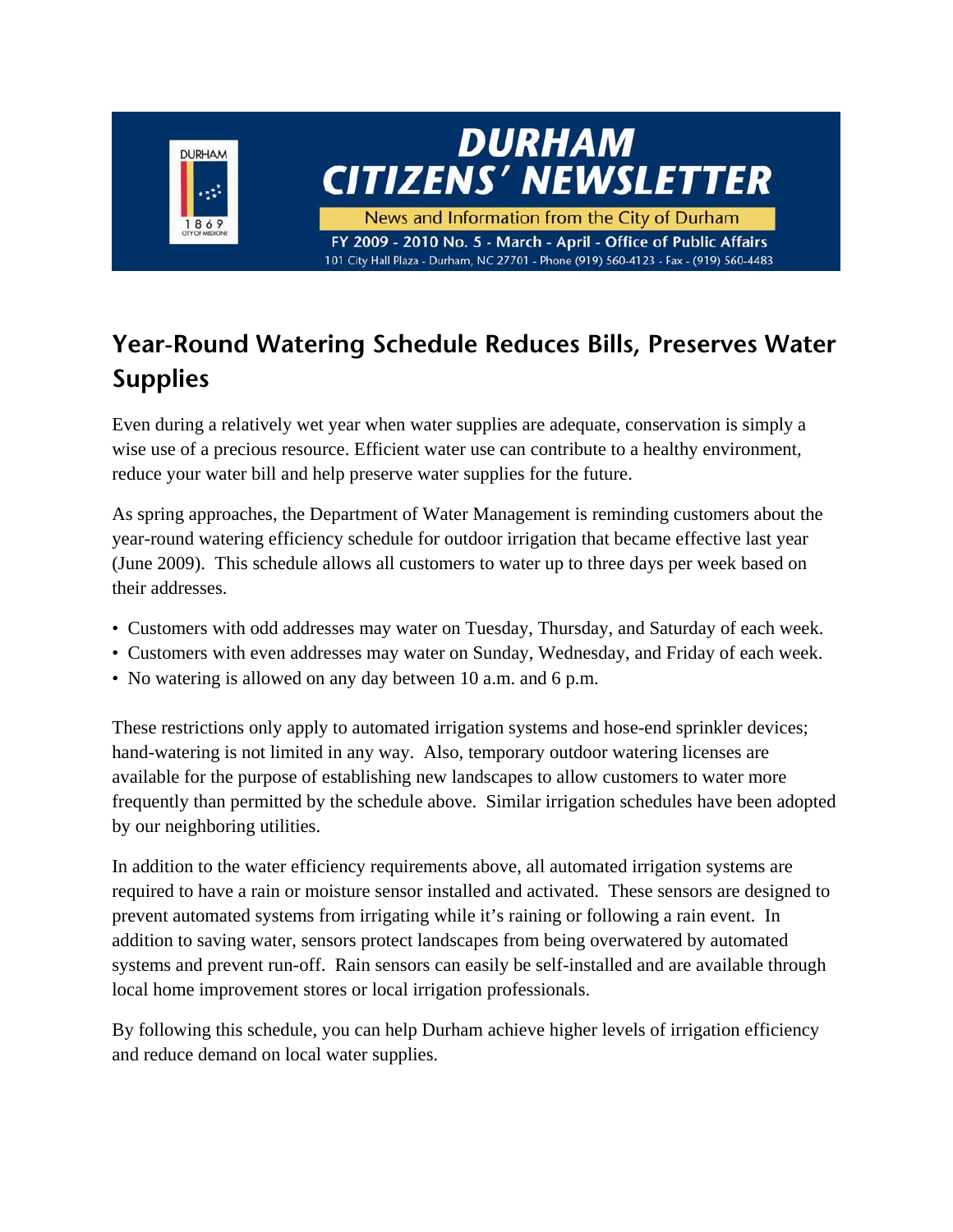To request a copy of our full-color WaterWise Landscaping Guide, call conservation staff at (919) 560-4381. Citizens can also get more information on ways to save water and lower water bills by visiting www.DurhamSavesWater.org or following us on Facebook (search Durham Saves Water).

#### **Notice To Water Customers**

Some customers may have received a letter in the mail from a private company offering an insurance plan to cover costs in the event that a customer-owned water lateral (service line) breaks causing damage to an individual's home/property.

Please note, while this may be a legitimate insurance company and service, the City of Durham has NOT issued this letter. The City does not provide nor endorse this insurance. Customers are advised to review their own homeowner's insurance policies and use caution when purchasing additional insurance coverage.

## **2010 Census Questionnaires Coming Soon to Your Mailbox**

March is the all-important time for the 2010 Census. All Durham residents will receive their 2010 Census questionnaires between March 15 and 17, with reminder notices to be sent out March 22. Durham residents are urged to complete their questionnaires and return them by April 1 – which is Census Day. The 2010 Census asks for name, gender, age, race, ethnicity, relationship, and whether you own or rent your home. It takes only 10 minutes to complete and all responses are used for statistical purposes only the information is strictly confidential.

According to Mayor William V. "Bill" Bell, participation by all households is critical to get an accurate snapshot of the community's population and the impact that information has on future funding. "The census population totals determine which states gain or lose representation in Congress as well as the amount of state and federal funding communities receive over the next 10 years," Bell said. "It is paramount that every resident living in Durham complete this form and return it so that we have an accurate snapshot of our community. I cannot stress enough how vital this data is to Durham and the funding we may be eligible to receive based on this information."

If residents need help filling out their forms, Questionnaire Assistance Centers will be located at libraries, City recreation centers, City Hall, and other public places throughout the community from March 19 through April 19.

For information about the 2010 Census, including the locations of the Questionnaire Assistance Centers, visit www.2010Census.gov or contact the Durham Local Census Office, located at 201 W. Main Street, Suite 201, or by phone at (919) 328-1310.

#### **Subscribe to the City Manager's Report**

Receive the latest information and important City news via e-mail with the City Manager's Report. The report from City Manager Thomas J. Bonfield highlights the latest happenings in Durham City Government. To subscribe, visit www.durhamnc.gov/managersreport.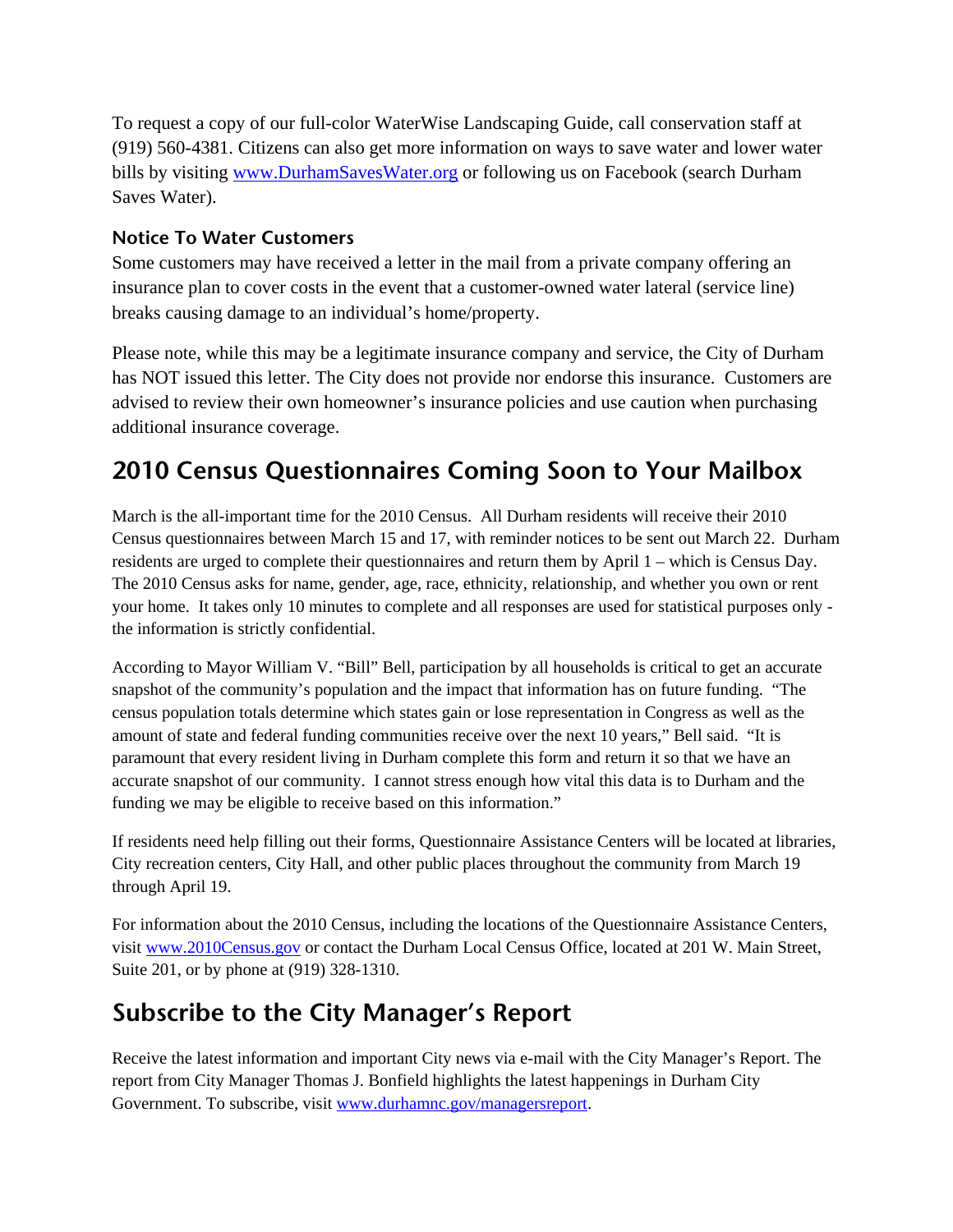## **Earth Day Festival Set For April 24**

The City of Durham will host its Annual Earth Day Festival on Saturday, April 24, from 12 p.m. to 5 p.m. at the CCB Plaza, 201 Corcoran Street. In addition to great food and music, participants will learn ways to help Durham "go green." The event is free and will be held rain or shine. Vendors and volunteers are needed. For information, call Durham Parks and Recreation at 560-4355 or visit www.durhamearthday.org.

## **Bimbé Cultural Arts Festival Set For May 22**

Durham Parks and Recreation will host the 41st Annual Bimbé Cultural Arts Festival on Saturday, May 22, from 12 p.m. to 9 p.m. A family tradition since 1969, Bimbé will be held at the CCB Plaza, 201 Corcoran Street, and will feature old school hip hop artists Special Ed and Slick Rick. There will be weekday activities May 17 through May 21. Vendors and volunteers are needed. For information, call 560-4355 or visit www.durhamnc.gov/bimbe.

# **Safety in Numbers Campaign**

Safety in Numbers is a 2010 initiative to mobilize Durham residents against gun crime and violence. It is coordinated by Project Safe Neighborhoods, a division within the Durham Police Department that partners citizens with law enforcement representatives. The campaign provides accurate violent crime data; offers various strategies citizens can employ to keep Durham safe; and promotes the importance of volunteering time to anti-crime efforts and programs for at-risk youth. For information about the Safety in Numbers campaign, call Jennifer Snyder at 560-4438, ext. 29230.

# **Senior PharmAssist Help Available to Medicare Beneficiaries**

Senior PharmAssist is a nonprofit program that provides assistance with medication management, paying for prescriptions, choosing Medicare-approved drug plans and staying independent as long as possible. If you are 60 years old or older or have Medicare and need help with your medications, call Senior PharmAssist at (919) 688-4772. Senior PharmAssist participates in three statewide programs: ChecKmeds NC, NCRx and Seniors' Health Insurance Information Program (SHIIP).

## **Durham … Beyond the Headlines**

It's that time of year, when organizations are looking for speakers. The City of Durham is available to talk to you on a wide variety of topics about your city. For us, it's simple. We want to build strong partnerships with our residents by providing presentations on topics ranging from where your tax dollars go, our water quality, code enforcement in neighborhoods, to parks and recreation and the list goes on… Frankly, we want to be your best resource for getting answers to important questions about Durham. Call us at 560-4123 or email us at speakersbureau@durhamnc.gov. We're waiting ...

# **Toilet Rebate Program Still Available**